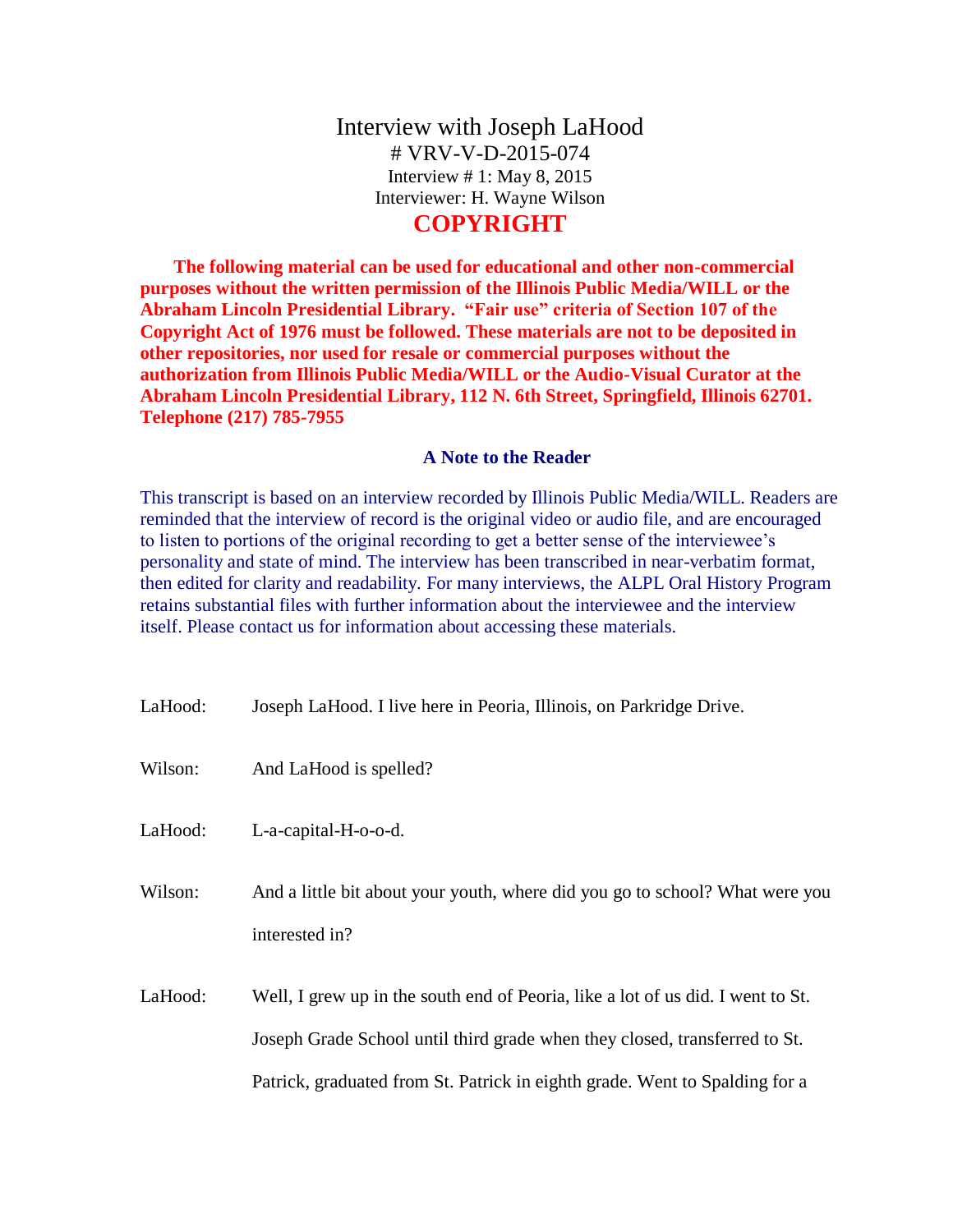year or thereabouts, and from Spalding I went to Manual, Central and Woodruff. And you could say I was just having a lot of fun in high school and

trying to find my way through.

Wilson: Four years and four schools?

LaHood: Four years and four schools. I never graduated high school.

- Wilson: And never graduated high school?
- LaHood: Never graduated high school. I've got, since then, I've gone to college. I have two degrees in college.
- Wilson: We'll get to that in just a moment.
- LaHood: All right.

Wilson: When you say you went to four different high schools, why was that? Was your family moving? Were you just?

- LaHood: No. As I said, I was having too much fun. I was asked to leave Spalding, and from Spalding I went to Manual. Spent some time there, very brief. I was asked to leave Manual. I went to Central next, spent some time there, and from there I went to Woodruff and literally spent three hours in Woodruff and was asked to leave.
- Wilson: And so how far did you get in high school at that point?
- LaHood: I'm gonna guess sophomore year.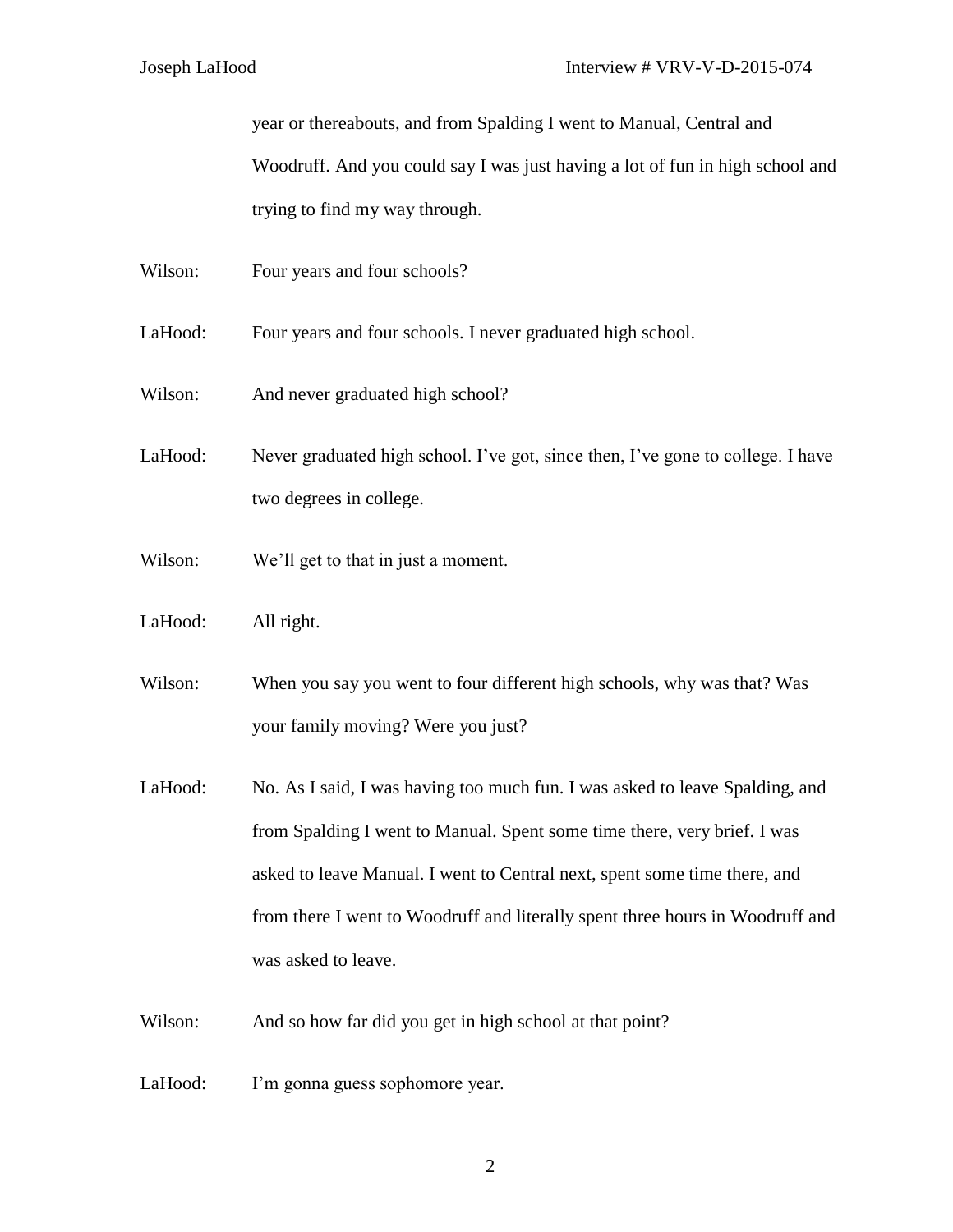Wilson: So you had a couple of years over a four year period of time or so?

- LaHood: Yes, yes.
- Wilson: And then, once you left Woodruff High School in Peoria, what was next?
- LaHood: I joined the Marine Corps. I was seventeen years old, and so I joined the Marine Corps at seventeen.
- Wilson: Was there a particular goal in mind? Or was it just, "I've run out of options. The Marine Corps is probably it."
- LaHood: I've run out of options. And the Marine Corps was it.
- Wilson: So you go into the Marine Corps, and you go to basic training where?
- LaHood: Camp Pendleton, California.
- Wilson: And at that point, you've finished basic, does the Marine Corps have AIT like the Army?
- LaHood: They do. They do.
- Wilson: So you went to AIT training?
- LaHood: Yes.
- Wilson: And that was for what?
- LaHood: Infantry training. It's basic infantry training is what it is. It's six weeks long and basically it's done in California. Just ground pounders, just to learn what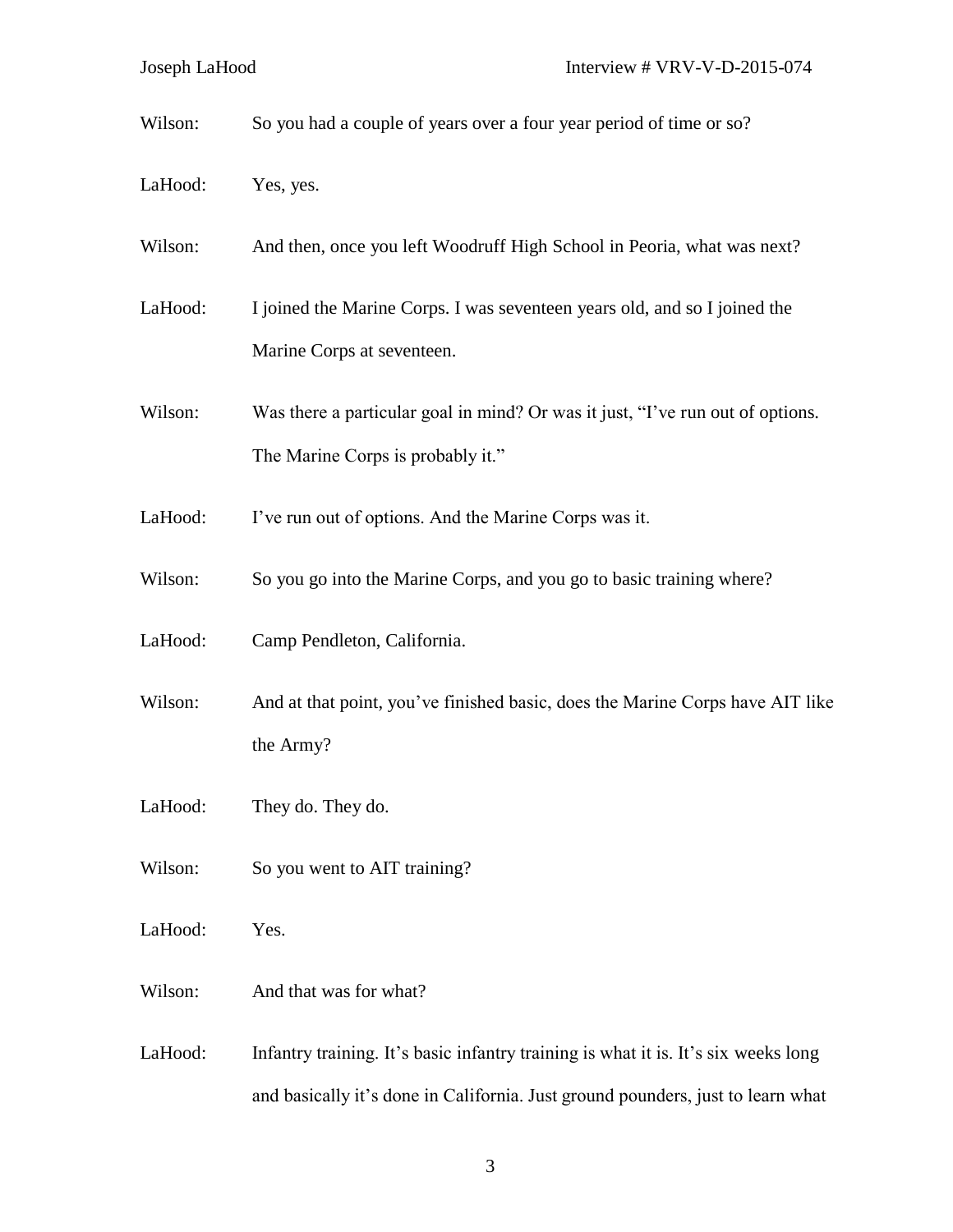infantry training is all about. It's to learn what an infantryman does. How he lives, how he works out in the jungles, how he works out in the hills, how he carries himself, what he carries, how he survives. That's what the whole thing was about.

Wilson: And then you went ahead and learned about supply?

LaHood: From there, I went to Camp Lejeune, North Carolina. I spent four weeks there, learning about supply. My MOS was, they call it, 3041, which was supplies. So that's where I went.

Wilson: And after Camp Lejeune, did you ship out?

LaHood: Nope. I went to Quantico, Virginia, spent a year at Quantico. Quantico is the showplace of the Marine Corps. They train officers there. So I spent little less than a year training officers and working with officers. From there, I was transferred to Cherry Point, spent couple of months in Cherry Point, and from there I was shipped out to Vietnam in December of 1970.

Wilson: And on your orders, what were you supposed to be doing when you got to Vietnam?

LaHood: Supplies, yes.

Wilson: Did any of that apply when you got to the country?

LaHood: Very little. I had what they call a supply hut, okay. And that's where things were at, in this very small place. And you did that during the daytime, and you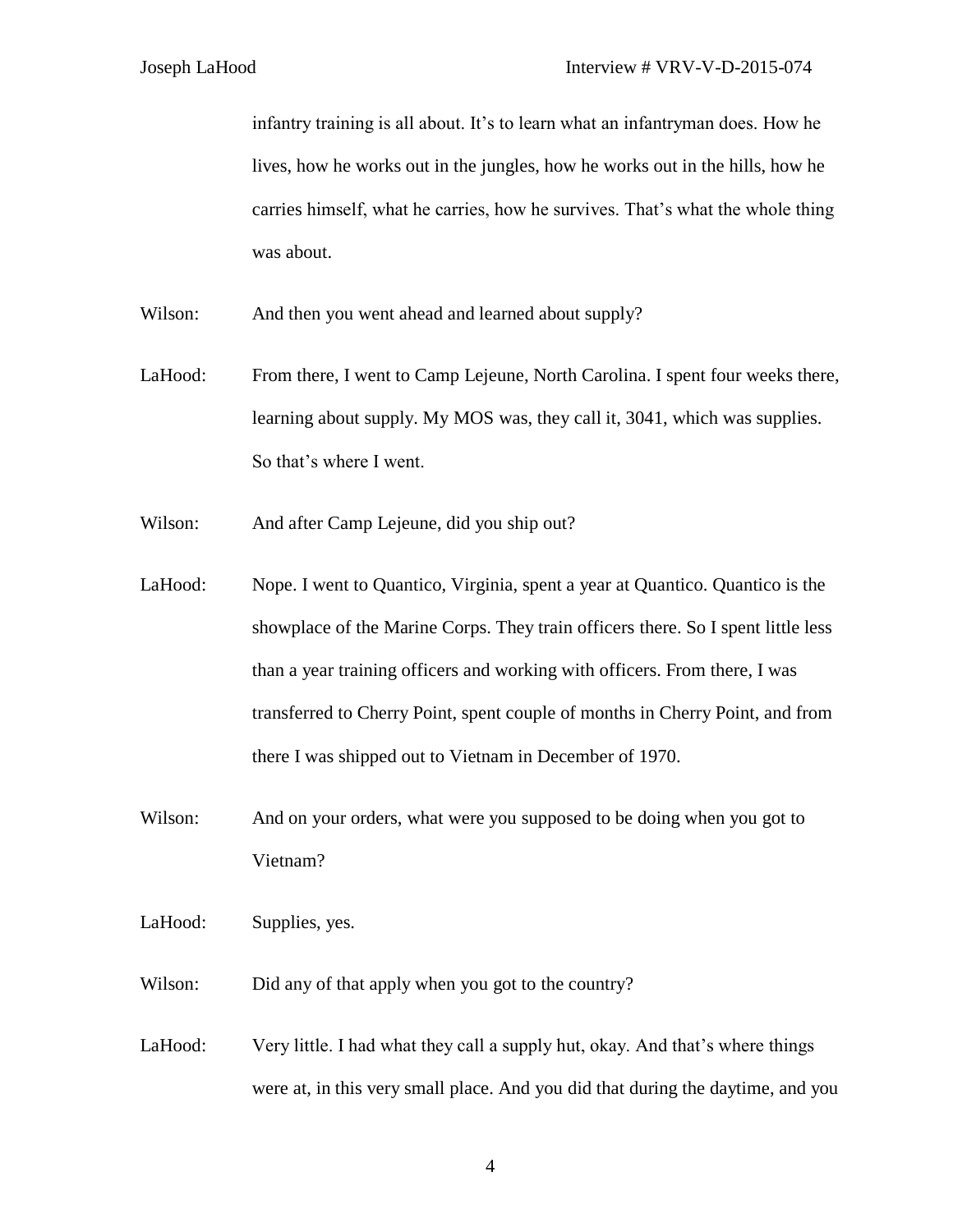did other things you needed to do. Everybody was an infantryman in Vietnam, when needed. And so I said '70, actually I was there in '69. I'm sorry. December of '69 is when I went to Vietnam.

Wilson: And you were based where?

- LaHood: I started out being based at a place called LZ Ross, and it was just a little bitty hill about thirty-five, forty miles south of Da Nang. And it was big enough, when I say a hill, it was big enough to maybe get a half a dozen tents on that hill and a supply hut and maybe a few trucks, and that was about it. And it was surrounded by concertina wire – that was our perimeter.
- Wilson: And you eventually, I mean, you took care of the supply hut, but eventually you evolved into actually being on patrol?
- LaHood: Yes. Either day patrol, but primarily night patrol. Those who had daytime jobs, such as, whether you're liaison, whether you're supply or armory, you'd go on patrols usually at night cause your infantrymen were out there during the daytime, and so you would just augment the operation at nighttime.

Wilson: Could you share with us what night patrol involved?

LaHood: You'd wait until it was dark before you would go out, and usually it's six to nine men that went out. You would go to a predestined spot, and if you were going to set up an ambush, you would just sit somewhere, usually it's in the middle of a rice paddy. And you would set up perimeters for an ambush. If it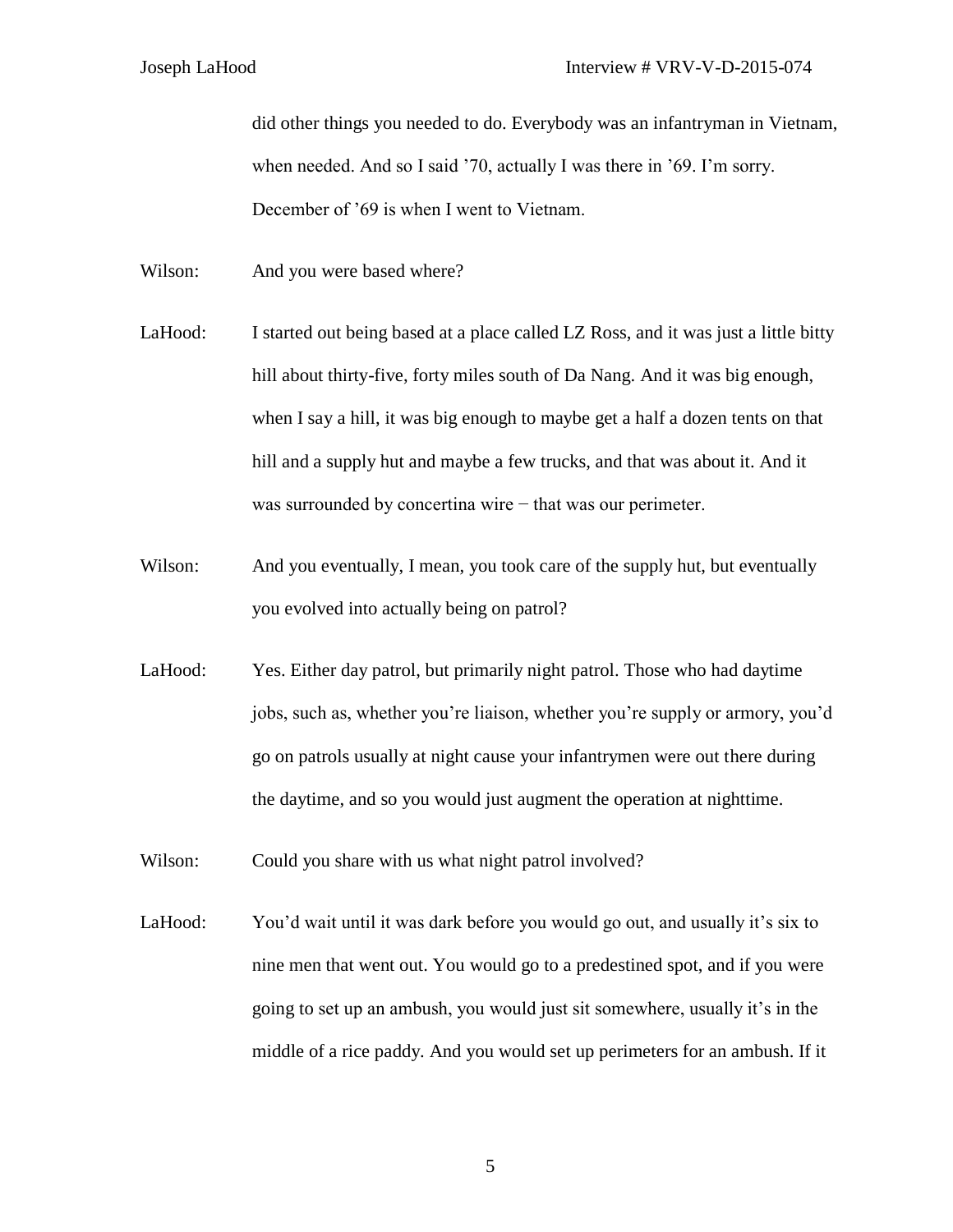was strictly patrolling, you would go out and you would walk certain areas for four or five hours, trying to flush the enemy out.

Wilson: How often did this occur? How long were you out?

- LaHood: Night patrol happened every night, as long as there were people capable of doing it. And you were out anywhere till three, four o'clock in the morning. You would try to come back in before daylight. The idea was you didn't want the enemy to see where you were going out nor how you were coming in.
- Wilson: When you talk about being on a hill, and just having maybe six tents, a supply hut, etc., how many men were based there?
- LaHood: Less than two hundred. Yeah, it was less than two hundred.
- Wilson: Were you subject to attack from Viet Cong or North Vietnamese?
- LaHood: Well, we were subject to attack, and that's why the concertina wire, and every night men would be in fox holes around the perimeter of the LZ. LZ stood for landing zone. So this hill was used for a helicopter landing zone, is primarily what it was used for. But we were there to protect it and to protect the area, is what our goal was.
- Wilson: What kind of attacks did you come under?
- LaHood: Usually it was foot soldiers coming in and/or mortars. They're very good with mortars, and they would lob mortars in on us, and/or, as I say, foot soldiers trying to get through the concertina wire.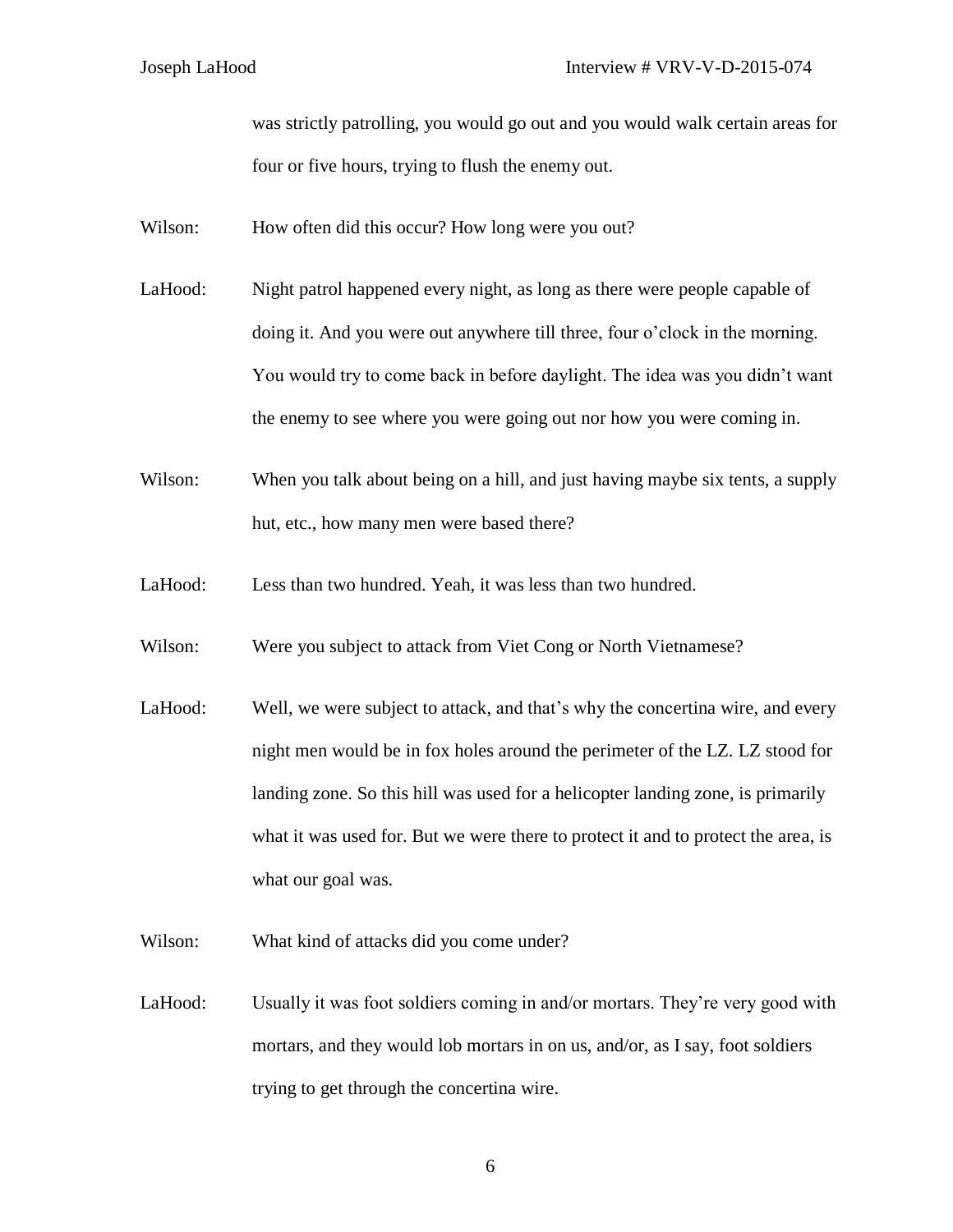Wilson: Did you have to engage them on occasion?

- LaHood: On occasion with the concertina wire. Engaging mortars, you'd take cover, try to figure out where their mortars were, and then lob some back at them. Coming in through the concertina wire, they had what they call sappers. And they were individuals, small, and they could come through concertina wire without making any noise. And concertina wire, we usually had tin cans hung, with rocks or marbles or, just so, when they shook, they would make noises, and you'd have hundreds of these cans. And these sappers, as they call them, they could come through and not shake a can. That's how good they were at it.
- Wilson: And the sapper had bandoliers?
- LaHood: Bandoliers, ammunition. Clothing was usually a loincloth very tightly wrapped around their groin area. The rest of them was usually charcoal dark so that they could get through.
- Wilson: Were you ever injured in Vietnam?

LaHood: I was never injured.

- Wilson: And how long did you serve there?
- LaHood: A year and a half total. Well, yeah, a year and a half, from December '69 through May of '71.
- Wilson: So you extended?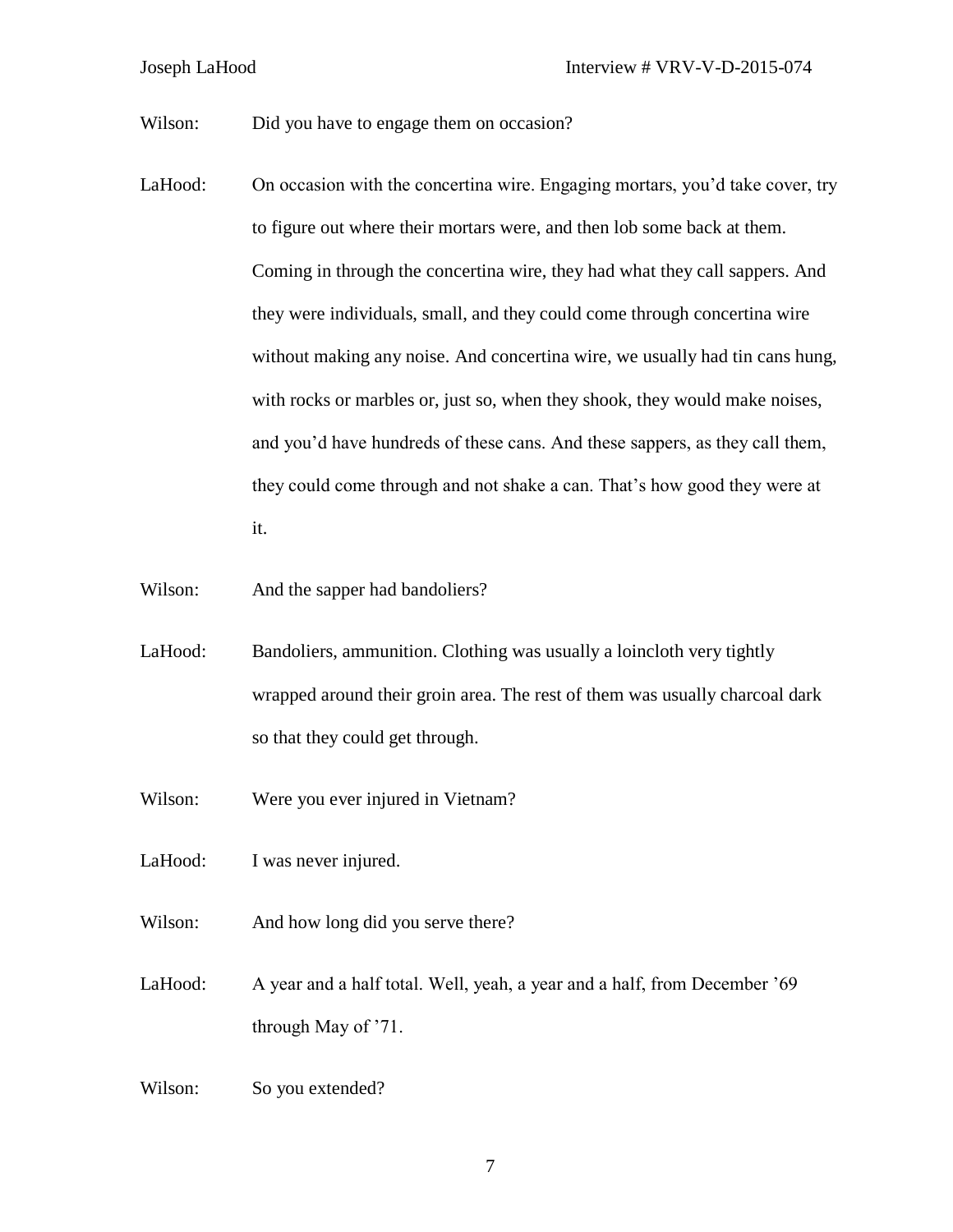LaHood: I extended.

- Wilson: For a six-month tour.
- LaHood: I did.
- Wilson: Why did you choose to do that?
- LaHood: When I rotated out the first time, which would've been December of 1970, if you had eighteen months or less, left in the Marine Corps, they were giving you an early discharge out. So I thought, "Well, I'd like to get an early discharge out." So therefore, I re-upped to go back the second time, thinking when I would rotate out the second time, I would have less than eighteen months. Well, shortly thereafter, they decided they'd cut the numbers low enough, and no matter what happens, there are no more early outs. So I ended up spending another six months in Vietnam.
- Wilson: I'd like to talk about the patrols once again, in terms of, was there a point in time where you, I suppose you were nervous every time you went out?
- LaHood: Every time.

Wilson: Was there a point in time where you thought this isn't good?

LaHood: A couple of times. Times especially when we would lose contact with the rear because our radios would break down, and/or we would feel like we were going to be outnumbered. As we were hiding, and as we'd see Viet Cong go by, the question is do you engage them, or do you not? If we were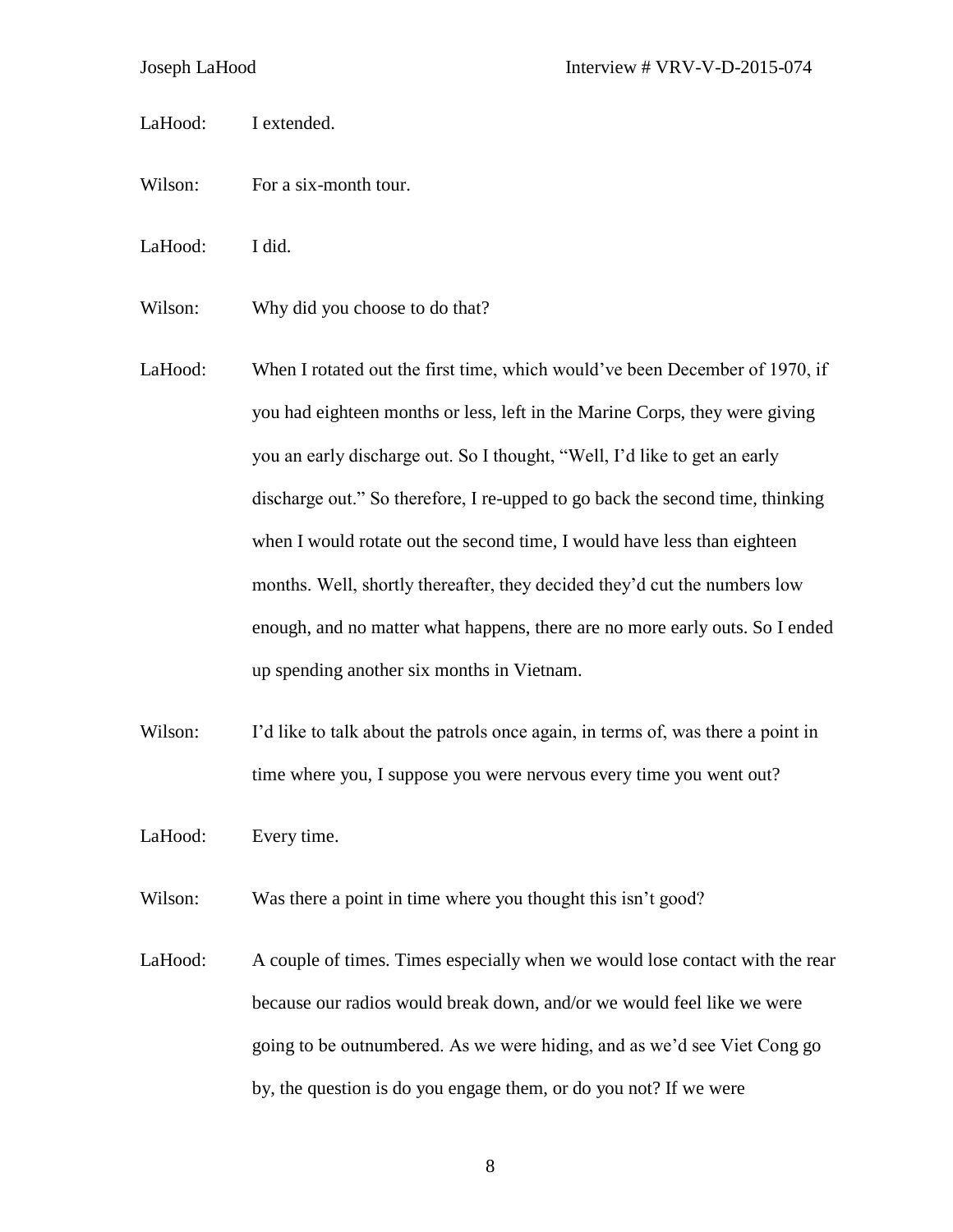outnumbered, we would not engage them. If we were outnumbered, we just wanted to hold the status quo and hope they pass by. At those points in times, yes, you start wondering what's going on.

Wilson: Did you lose any of your fellow men at the landing zone?

LaHood: Yeah, we lost a couple men at the landing zone, yes, either because of incoming mortars and/or patrols, yes.

Wilson: As you look back at that period of time, how do you think that has impacted your life as a whole?

LaHood: One of the things I didn't, it took me years. I was discharged out of the Marine Corps in 1972. I was married in October of '72, and thinking life goes on as normal. And suddenly there came a time in my life, shortly thereafter, where I come to realize the things I saw, experienced, did and felt would impact me the rest of my life. Not sure why, but I suddenly realized that. It has had an impact me, the rest of my life. I spent almost fourteen years in therapy. I started therapy about, I was out of the Marine Corps in '72, I started therapy in late '73, not knowing why I was going to therapy. I just knew something was wrong. And it took years for the right therapist to figure out why we need to go where we need to go. As most therapists, they dig into your past, especially childhood, and it's like, okay, what happened. Well, that wasn't childhood. Well, we were lost as to where we go from there. And it was a Catholic priest, who was a therapist at the time, who suddenly one day asked me to say, "Tell me about Vietnam." So I told him about Vietnam. And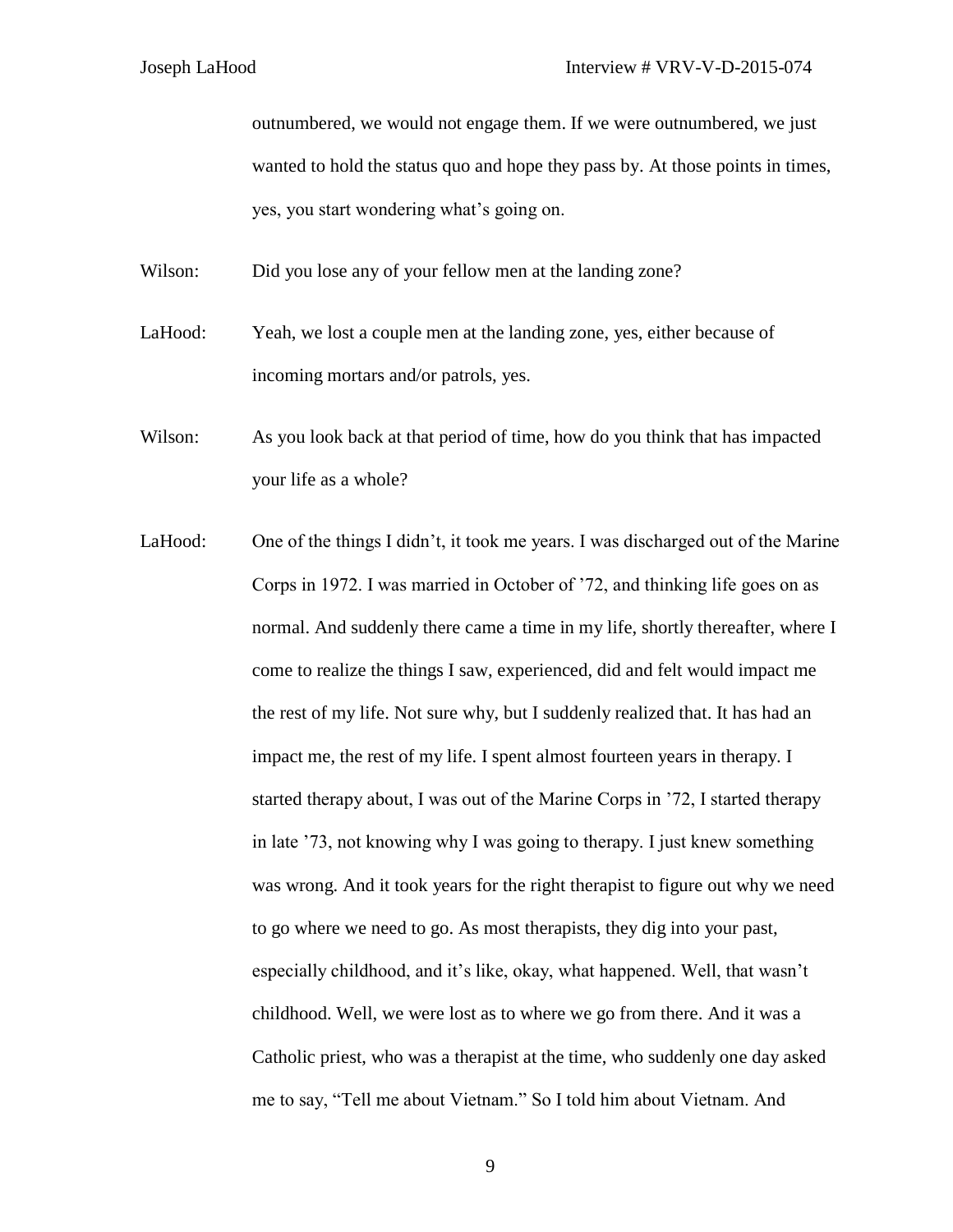toward the end, he suddenly realized, all I had was good stories. And so he looked at me, and he said, "So nothing bad ever happened to you?" And I said, "Oh, no. Nothing, nothing bad." And he says, "We're going to walk through this." So he explained over the next period of whatever time, and it was a couple years, we would walk through Vietnam every day. And he assured me that, "You're going to see things that you'd forgotten." And I, like a lot of other guys, buried everything. And forgot about it.

Wilson: Bad things had happened.

- LaHood: Bad things had happened.
- Wilson: You came back from Vietnam. You married. Did not have a high school diploma at the time.
- LaHood: Did not.

Wilson: So what did you do in terms of preparing yourself for the future?

LaHood: Well, there was a restaurant in town called Famous Recipe Fried Chicken back then, and so I went to work there, frying chicken. And one Wednesday, about a year after I started this, I decided it's time to start to school. So I went over to ICC [Illinois Central College], stood in line, and decided I'm going to go to ICC. So I had a catalogue, I never forget it, and I can still remember the page numbers, page number fifty-four, and it was computer science. And I thought, "That's what I want to be. I'm going to learn about computers." So I signed up just like everybody else did. And I signed up for twenty-one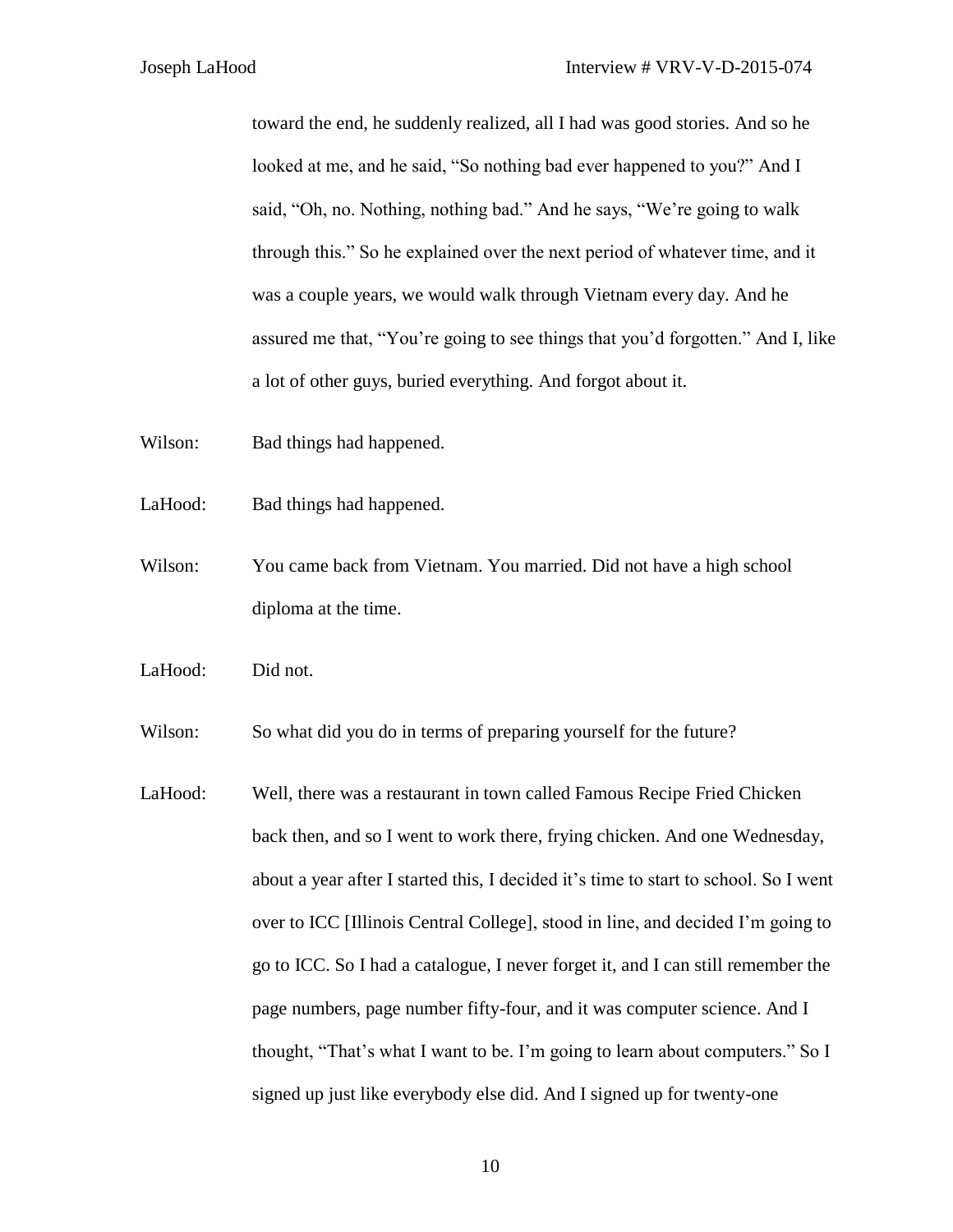semester hours, thinking that's full time. School starts. Partway through school, I get called into the office, and they're explaining to me that I'd lied on my application. And I begged to pardon, and I says, "I didn't lie on the application." And they say, "Well, you don't have a high school degree." And I says, "That is true." "Well, you had to have lied." I says, "I beg to pardon. I didn't lie." So they finally found my files, and they said, "No, you circled ninth or tenth grade." And I says, "Cause I'm not sure where I'm at, ninth or tenth grade, so I circled both of them." And it was a dean, and he says, "So you didn't lie." I say, "No, I didn't." He said, "You can't stay here." And I says, "Why? I'm carrying twenty hours. I'm acing it. Why can't I stay here?" Dialogue goes back and forth. Finally, what it came down to, after a couple of meetings, is, "We'll allow you to stay here as long as you maintain a B." And so they allowed me to stay and receive my associate's degree in computer science, as long as I maintained my B.

Wilson: May I ask if you ever got a high school diploma?

LaHood: Yes, a couple of years later, maybe a year later. I transferred to Bradley, and I applied to McDonnell Douglas. They had a vision here in Peoria at the time. So I put the application in McDonnell Douglas, and John Schlinker's the man's name, and he says, "Joe, you need a high school degree to get in here." I says, "John, I've got an associate's. I'm working towards my undergrad." He says, "You've got to have a high school degree." I says, "Well, I'll go back and get a GED." Took me six times before I passed my GED, but I finally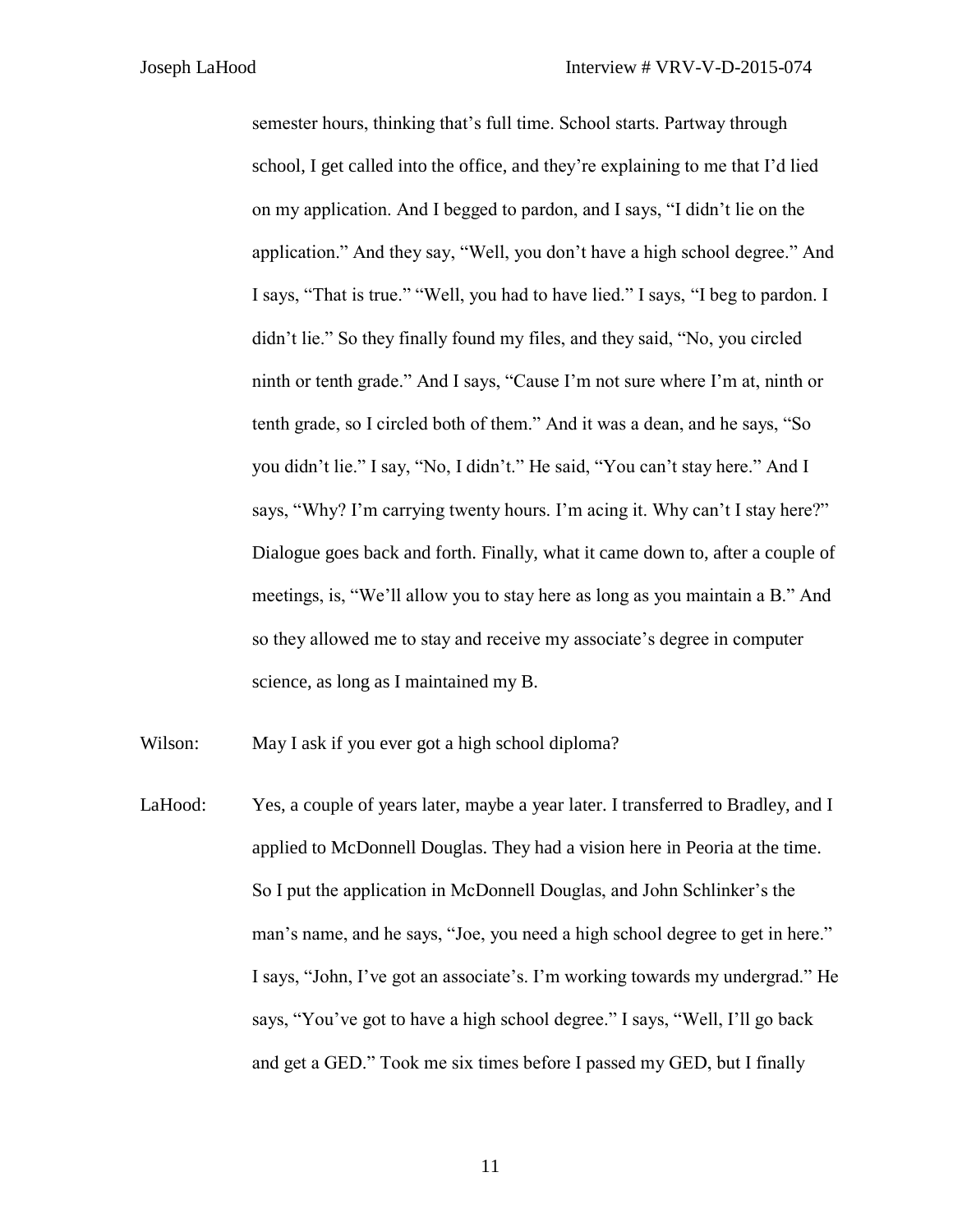passed the GED, and so that's my high school diploma. So I got an associate's first, picked up a GED, then I picked up my undergrad.

- Wilson: During this period of time, you're going through some sort of counseling.
- LaHood: A lot of counseling.
- Wilson: Did that impact your education at all?
- LaHood: It did not. No.
- Wilson: You were able to keep those two things separate.
- LaHood: Yes.
- Wilson: Were you burying Vietnam, do you think?
- LaHood: Oh yeah, I was burying Vietnam. And that's how I kept them separate. I learned to bury things very well. I think once, when we go through traumatic situations, we learn to bury. That's how we survive. And so things we went through over there, and I say we, I and a bunch of the other guys, we would bury what we didn't want to face reality with.
- Wilson: An example of what you were trying to bury?
- LaHood: You know, seeing other guys, I mean, you know, war is, one of the, I think, one of the purposes and goals of war is rather than kill someone, they would rather maim them because of the psychological impact it has on them and those around them. So they were very good at doing that with different things.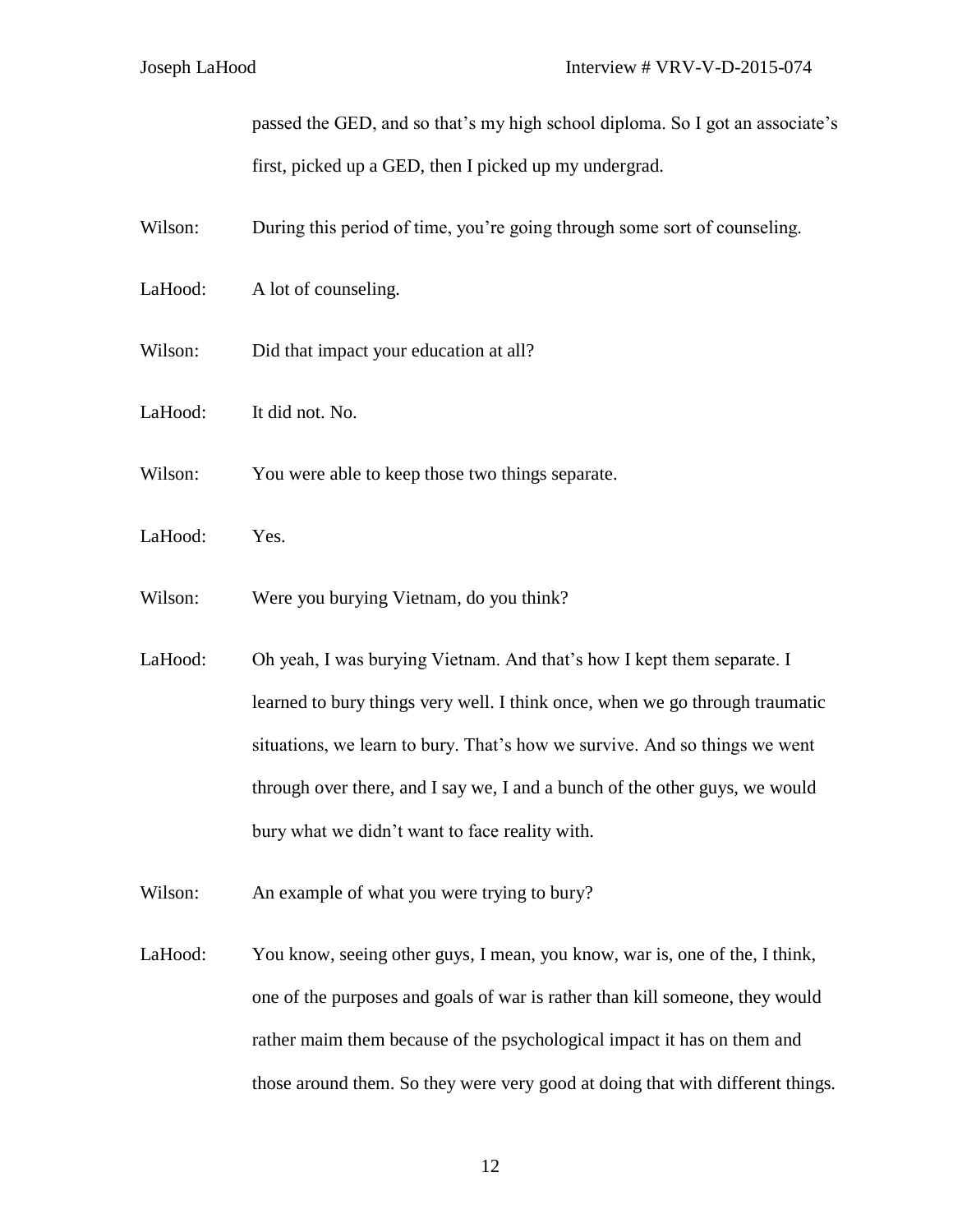So as you'd see men get hurt, okay, for one thing, you'd wonder, when's your turn? When is it coming next? So I'd bury that. The other thing I buried quite well was, in supply, we would, as individuals would get hurt and they would be shipped out of country back home, we would get their personal effects. And we would have to go through their personal effects and inventory it, and then pack it up and send it back to their loved ones. And that's one of the things that I did for a couple of months.

- Wilson: When you went on a patrol, in addition to discovering the enemy, did you discover any of their, maybe their, where their camp was? Or where they had stored some items?
- LaHood: Not so much camp, but the other thing we discovered was tunnels. So we would have to go down to the tunnels and try to find, and usually that's where their storage was, is what we discovered, and that's primarily what troops, soldiers would look for is, what do they have down there? And it was usually ammunition, is where they would store their ammunition is in the tunnels.
- Wilson: Did you have to go down in the tunnels?
- LaHood: Yeah. I weighed less than a hundred pounds, so I was a prime candidate for a tunnel rat.
- Wilson: And when you went down, what were you thinking?
- LaHood: You'd think a lot. You had no idea what you're gonna run into. You had a flashlight and it had a lens on it. And the lens had probably a hole about the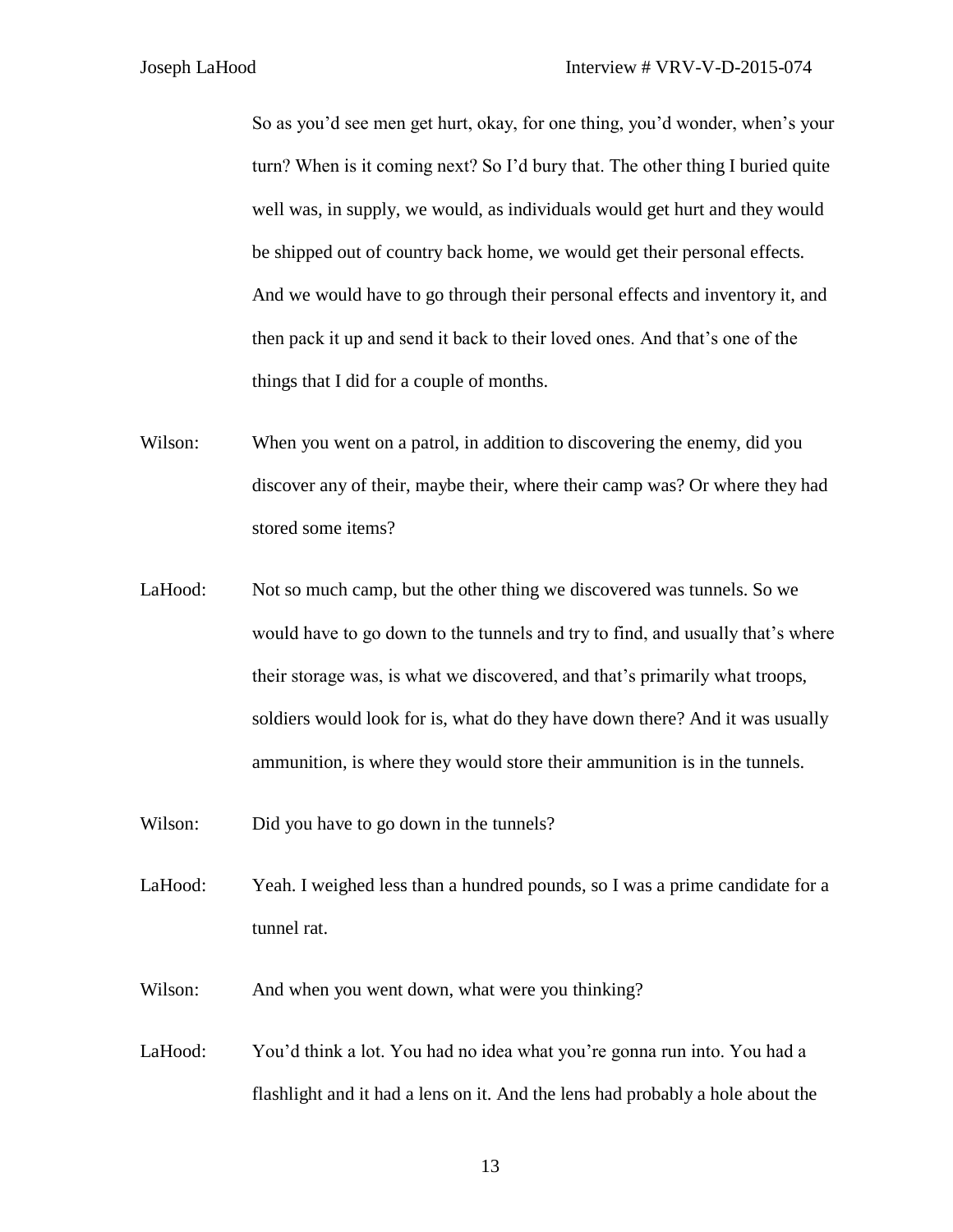size of a pin, so that was your beam, was that pinhole. And you see either, usually, red or green. Sometimes you down, only spend a few minutes down there cause it went nowhere. Other times you could spend ten, fifteen minutes looking around and trying to find whatever it is.

- Wilson: How did you know that no one was down, or were there people down there?
- LaHood: You didn't know. You had, usually you went down with a .45 and a flashlight, and that's what you had for protection.
- Wilson: Did you ever confront the enemy?
- LaHood: Never. I thank God every day, never.
- Wilson: Let's come back to America. You have a degree.
- LaHood: I do.
- Wilson: From Bradley University, in what?
- LaHood: In computer science.
- Wilson: In computer science.
- LaHood: Yes.
- Wilson: You go out and find a job?
- LaHood: I did. I worked for McDonnell Douglas for seven years. From there I went to a company called HBO & Company, not Home Box Office. It was HBO &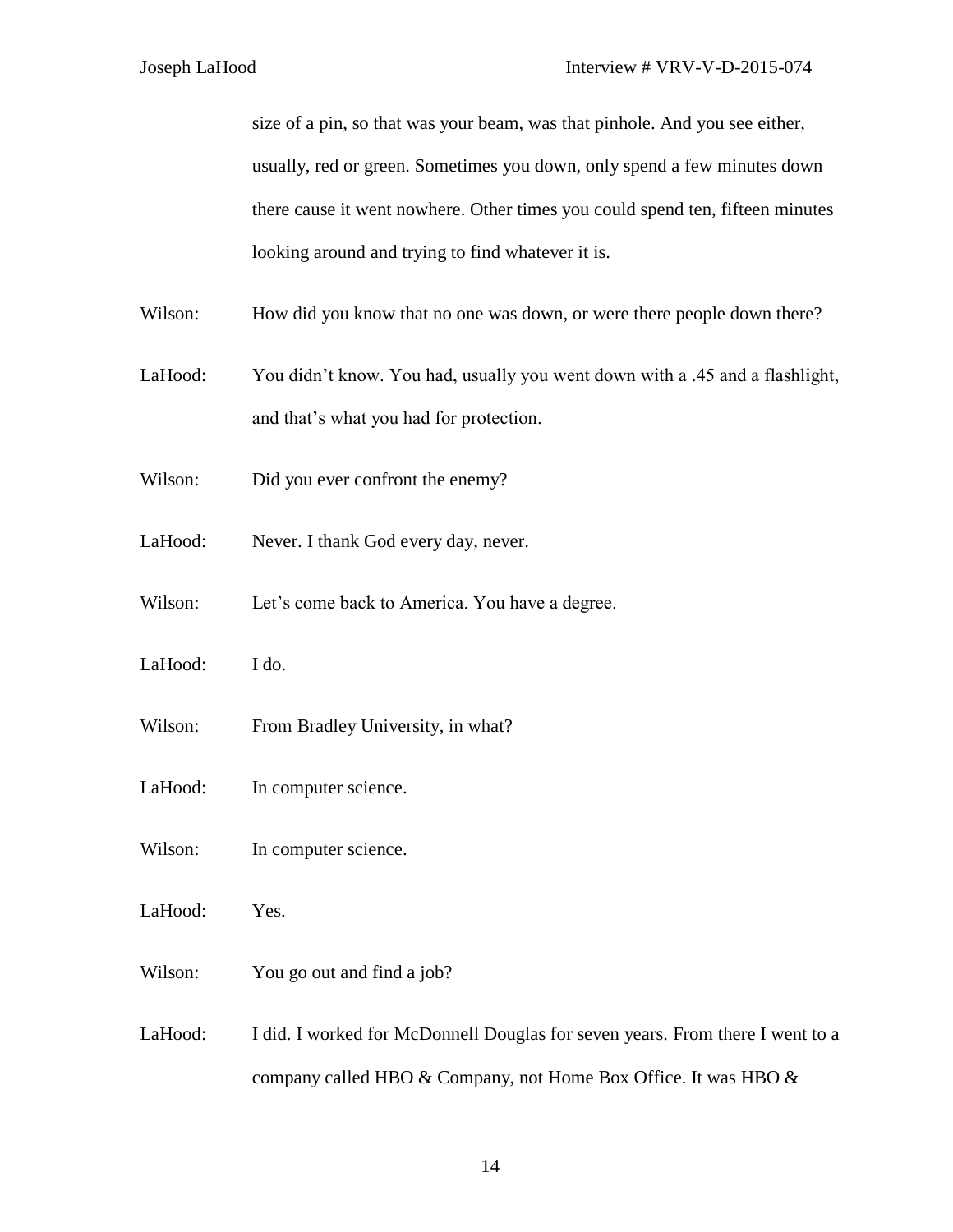Company. They installed computers in hospitals nationwide. And so I went to work for them for seven years.

- Wilson: You had a change of heart, may I call it?
- LaHood: The change of heart came probably in '83, '84. About 1983, 1984 is when I had the change of heart.
- Wilson: What happened?
- LaHood: I found my faith again. I found God. God found me.
- Wilson: You had grown up in the Catholic faith?
- LaHood: As a Catholic, sure.
- Wilson: Did you lose your faith because of Vietnam?
- LaHood: I did. I didn't practice my faith after I came back from Vietnam. I'd lost my faith. I went to church. My wife was Catholic. So I went through the motions, but again, they were motions. And those of us who came back from Vietnam, we learned how to go through motions with no feelings. You can hide your feelings very well. And you have to survive so you have to put on, as I call it, you put a front on. And you go out and you're with everybody else.
- Wilson: You became callous in Vietnam?
- LaHood: Very callous. You learn that Vietnam, one of the things we learned is life has no meaning in Vietnam. You try to hold onto your own life as long as you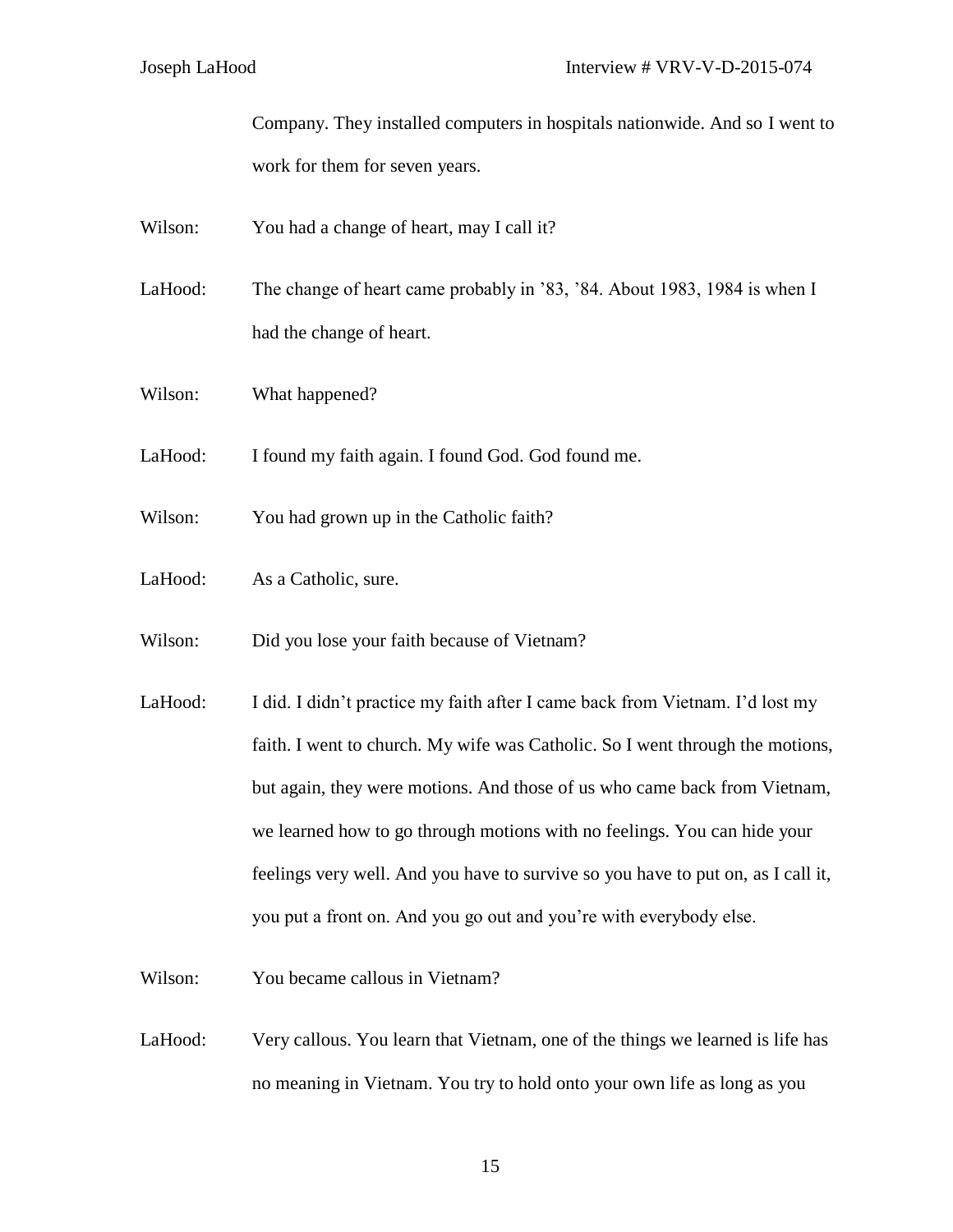can, but after a while, you suddenly realize there's no meaning for you in Vietnam neither. It's just a matter of time. So you do become callous.

- Wilson: Too many other people dying, being hurt.
- LaHood: Right. Being hurt. The hurt is the worst part. The dying is bad, yes it is. But watching them go through the hurt.
- Wilson: Was your wife of support during this period of time post-Vietnam up to '83?
- LaHood: Very much so. I couldn't never done it without her. So yeah, she stood by me.
- Wilson: And then in '83, what did you decide to do?
- LaHood: I was on a Cursillo weekend, is what it was. It's a retreat type weekend the Catholic Church puts on. And I've heard a lot about it over the years. What's funny is people tried to tell me to go there for years, and I kept saying no, no, no. And so I did. I went there. And that was where I changed.
- Wilson: I'd call that more than change.
- LaHood: Believe me, it was. Yes.
- Wilson: Take me from the Cursillo weekend to the transition.
- LaHood: Transition of?
- Wilson: In terms of your profession.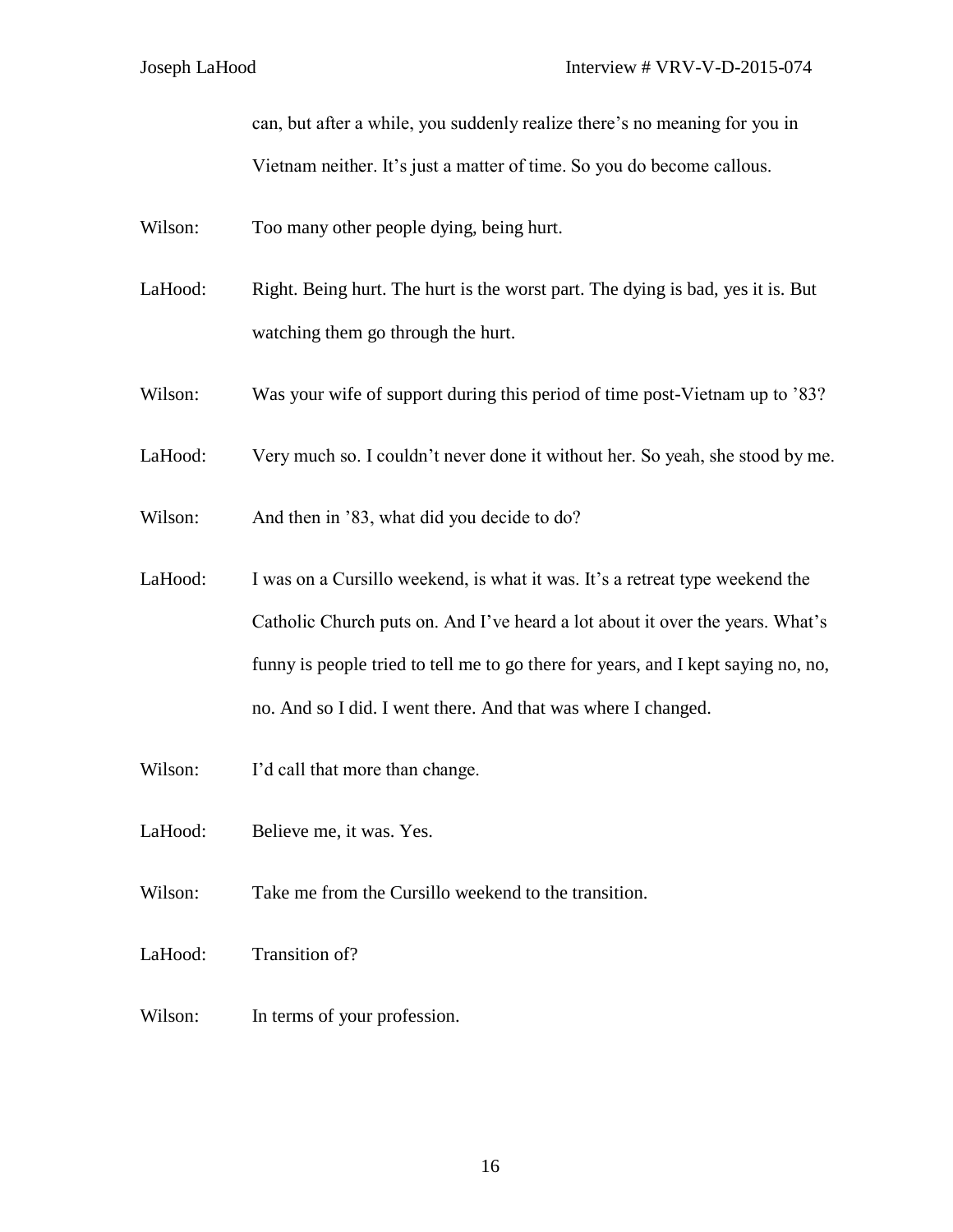- LaHood: Well, my profession continued. I mean, when you say profession, I continued being a computer geek. That just continued. I got closer to God when I had this change of heart. I got closer to my family. I was a workaholic. I suddenly realized I don't need to be a workaholic anymore. There were other things in life. I started looking out around me to see what else there was in life. We had no children yet. We had been married, we got married in 1972. We had no children yet. We wanted children. I started thinking about being a deacon in the church for the first time, and where that came from, I have no idea. But it was there.
- Wilson: And that's what I mean by profession.
- LaHood: Yeah. Yes.
- Wilson: You have taken your faith beyond just faith.
- LaHood: Yes, I have.
- Wilson: Tell me about what you do now.
- LaHood: I've been a deacon now for eighteen years. I do prison ministry. So we have about nine prisons in the Peoria Diocese that I visit periodically. When I say periodically, monthly on some of them. We do cursillos in the prisons. I'm a deacon at Holy Family Catholic Church. I'm also a deacon at St. Mary's, the cathedral. And I'm a deacon at St. Sharbel Catholic Church here in Peoria. I teach what they call RCIA [Rite of Christian Initiation of Adults] for those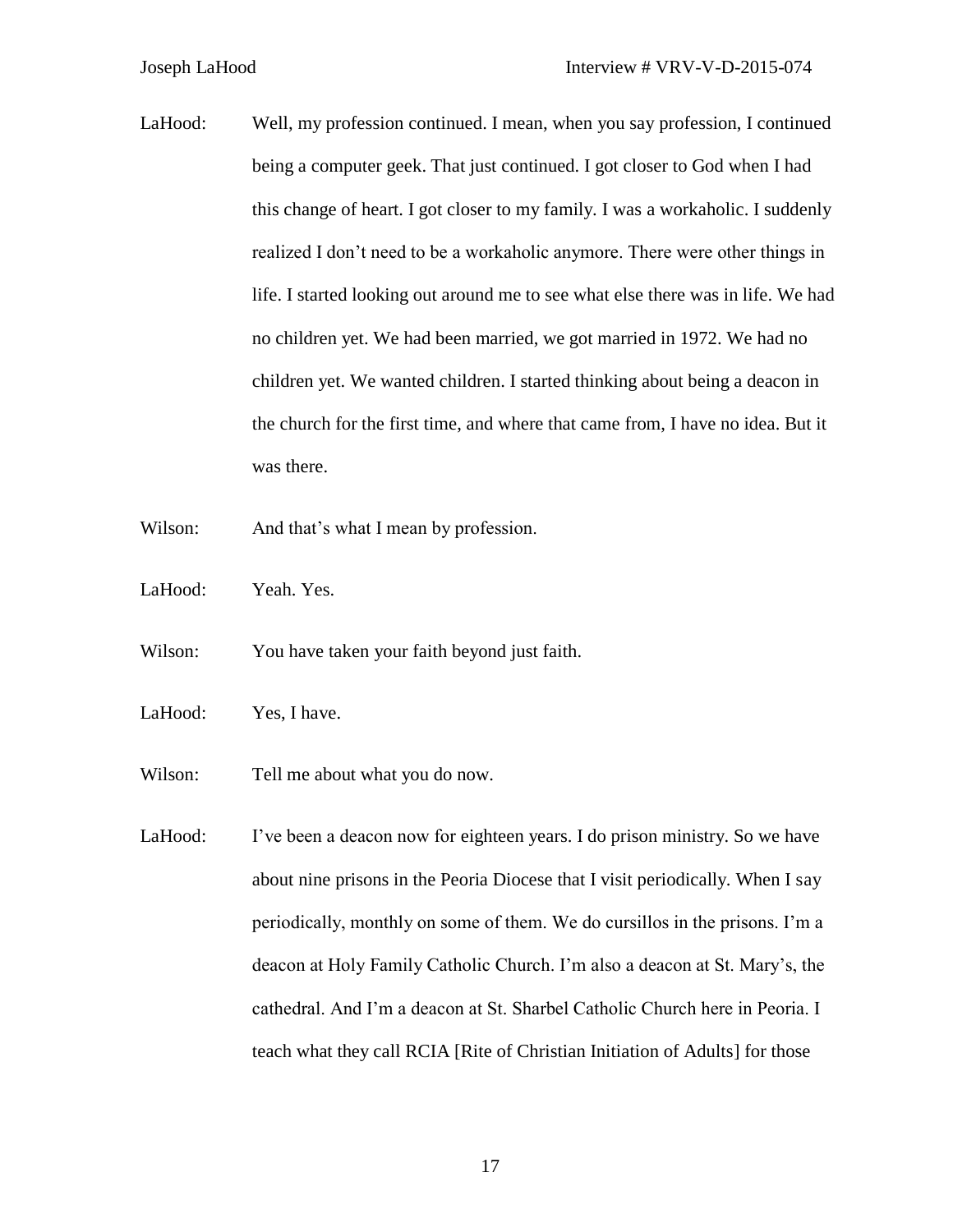wanting to come into the Catholic Church, so I teach that, starting September through the time of Easter.

- Wilson: Looking back at your service in Vietnam and then coming back and burying everything, you, would you consider yourself a little bit lost, and now you have found yourself?
- LaHood: Coming back, I was lost. And probably until '83, '84 I was lost. And the deaconate program, the deaconate community gave me a purpose, a purpose I never had before. Work was not fulfilling. You needed it because of a job, but was it truly fulfilling? The answer's no. I think one of the best jobs that I enjoyed was, I worked for OSF HealthCare here in Peoria, Illinois. I did that for twenty-five years, twenty-four years. And that's probably as close to a faith community that I could possibly get, and still have a job. And that was probably one of the better things that ever happened to me.
- Wilson: You're Lebanese.
- LaHood: I am Lebanese.
- Wilson: And the Lebanese community in the greater Peoria area is very dedicated to service.
- LaHood: They are.
- Wilson: What role did being Lebanese and your fellow Lebanese play in any aspect of your life?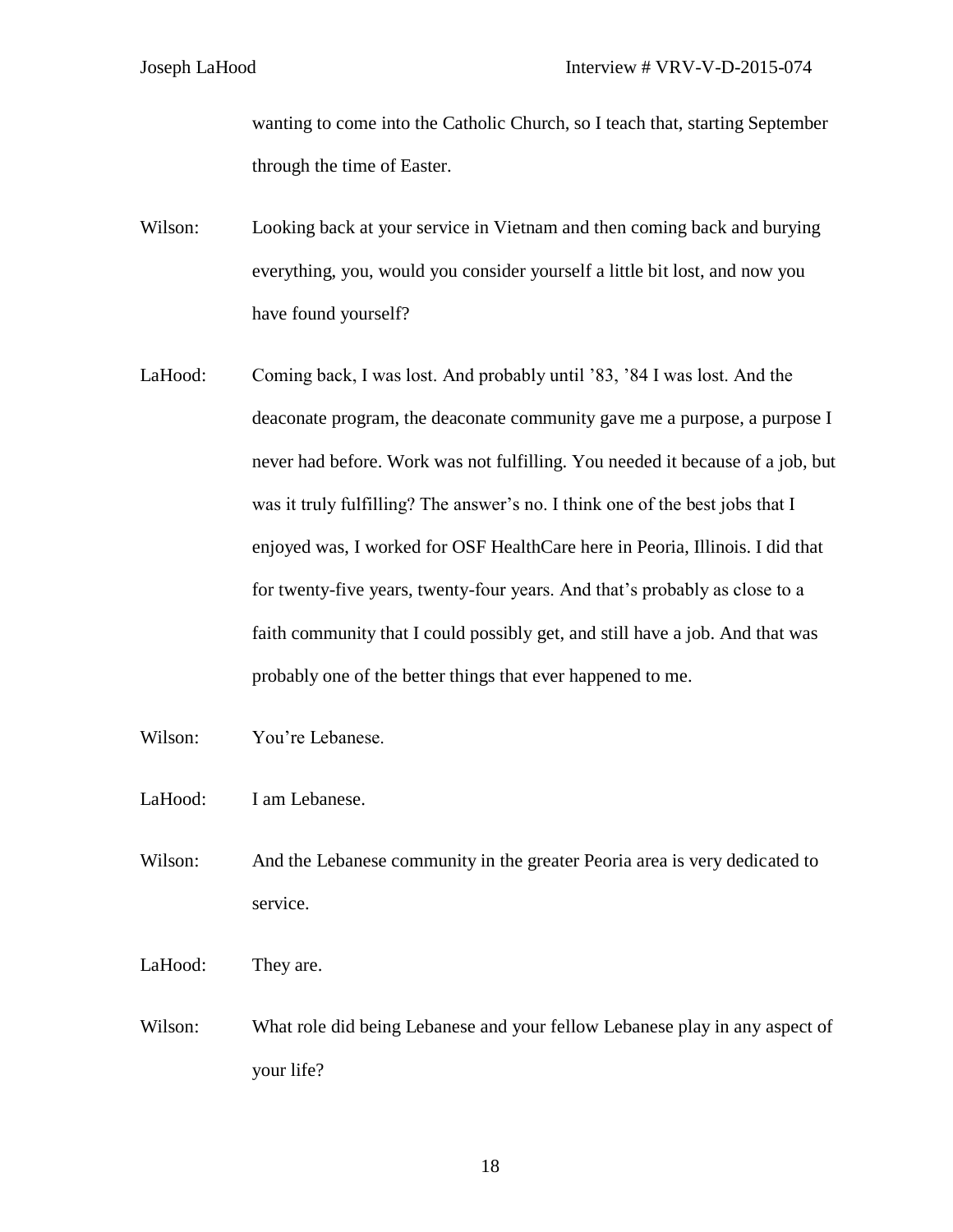LaHood: After, during, whatever?

Wilson: In terms of serving in Vietnam, and then afterwards?

- LaHood: They were, they supported, support was mail. Support was packages. Not only from my family, but yeah, the extended family. I would get things. When I came back, when I would rotate back, they were there for me. They were supporting me. The thing is, no one knew how to support us cause we didn't know what kind of support we needed. And so could I look at someone and say, "This is what I need." I couldn't look at you and tell you what I needed. When I came back to Peoria the first time in December, the first time I rotated out, I got to the airport about five o'clock in the evening. I had no money on me. I was sitting in uniform. I had a duffel bag. And I had no money to call anybody. I didn't how I was going to get home. So I sat, I'll never forget that, I sat next to a phone, I don't know, for a couple of hours. And finally, somebody asked me, "Are you all right?" And I say, "I'm fine." And they says, "Do you need a ride home?" I say, "Well, if I could borrow a dime, I could call somebody. But I don't have any money." They gave me a ride home. But I didn't know to ask somebody, I needed whatever. And why, I didn't know, I don't know that. But again, I was burying a lot of things.
- Wilson: People who haven't been in the service, in a warzone, don't understand the warzone.

LaHood: That's true. That's true. Never understand it.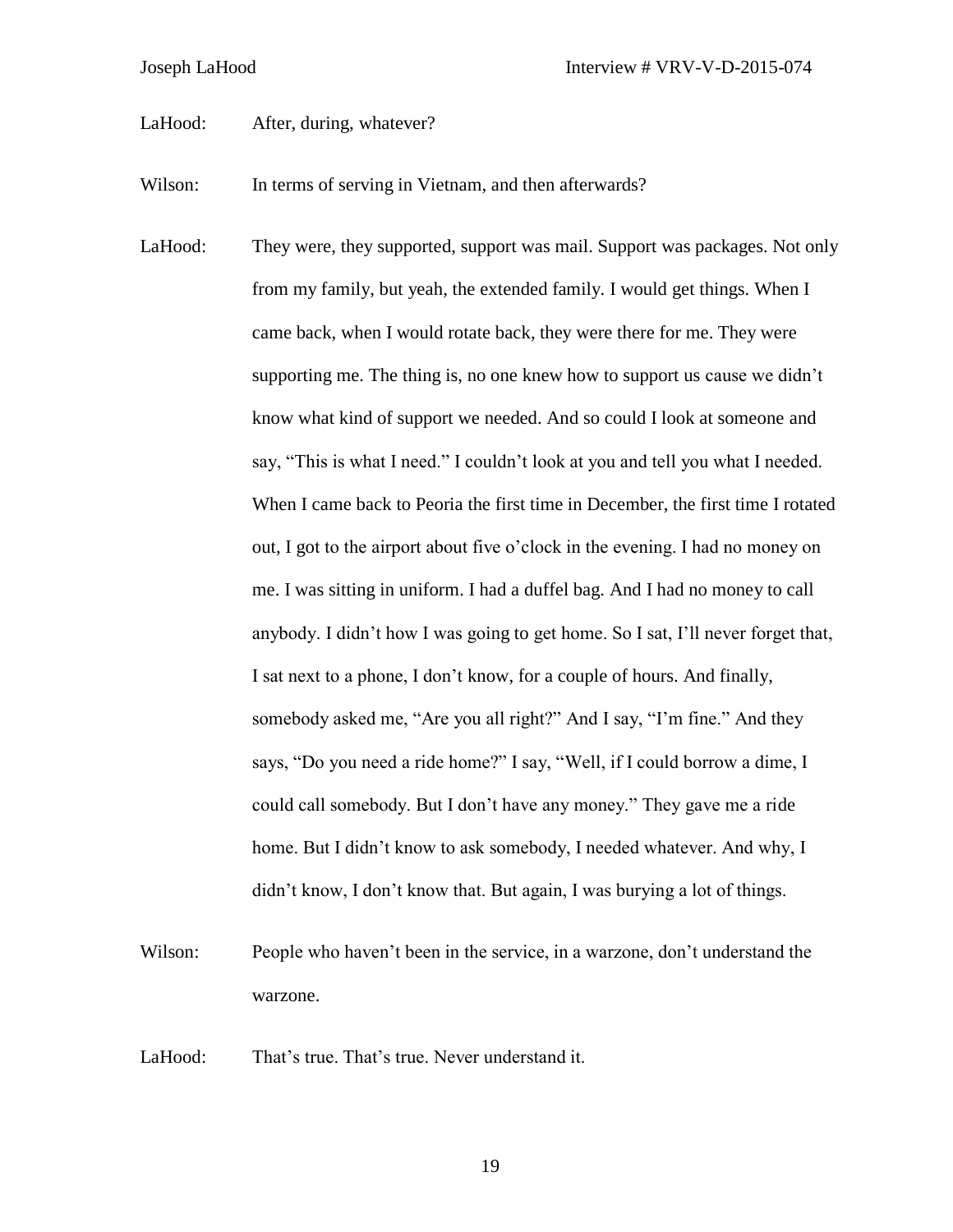Wilson: And sometimes, we who have been in a warzone don't understand the impact of the warzone.

LaHood: And that is true. We still don't understand.

- Wilson: Now that you've had several decades to reflect back, you went through counseling, which was helpful, you found your faith. Do you look back on your service in Vietnam a little bit differently than while you were there, or immediately afterward?
- LaHood: I do. It made me who I am today. It was part of my growth that I had to go through for whatever reason. I truly believe that what we experience in our path of life has a meaning. And it's to fulfill something else, whether it's to help someone else, whether it's to help a situation, but God does not put us in situations that we may dislike just to put us there. He wants us to be happy. But because of the human element of this world, we create, as a whole, our own situation sometimes. And so I believe that, yeah, I do look at it differently.
- Wilson: And let me expand on that just a bit, if you will allow me. When you were over there, I mean, God is a loving entity. And yet when you were in Vietnam, did you see God loving anybody?
- LaHood: I did not.
- Wilson: How do you?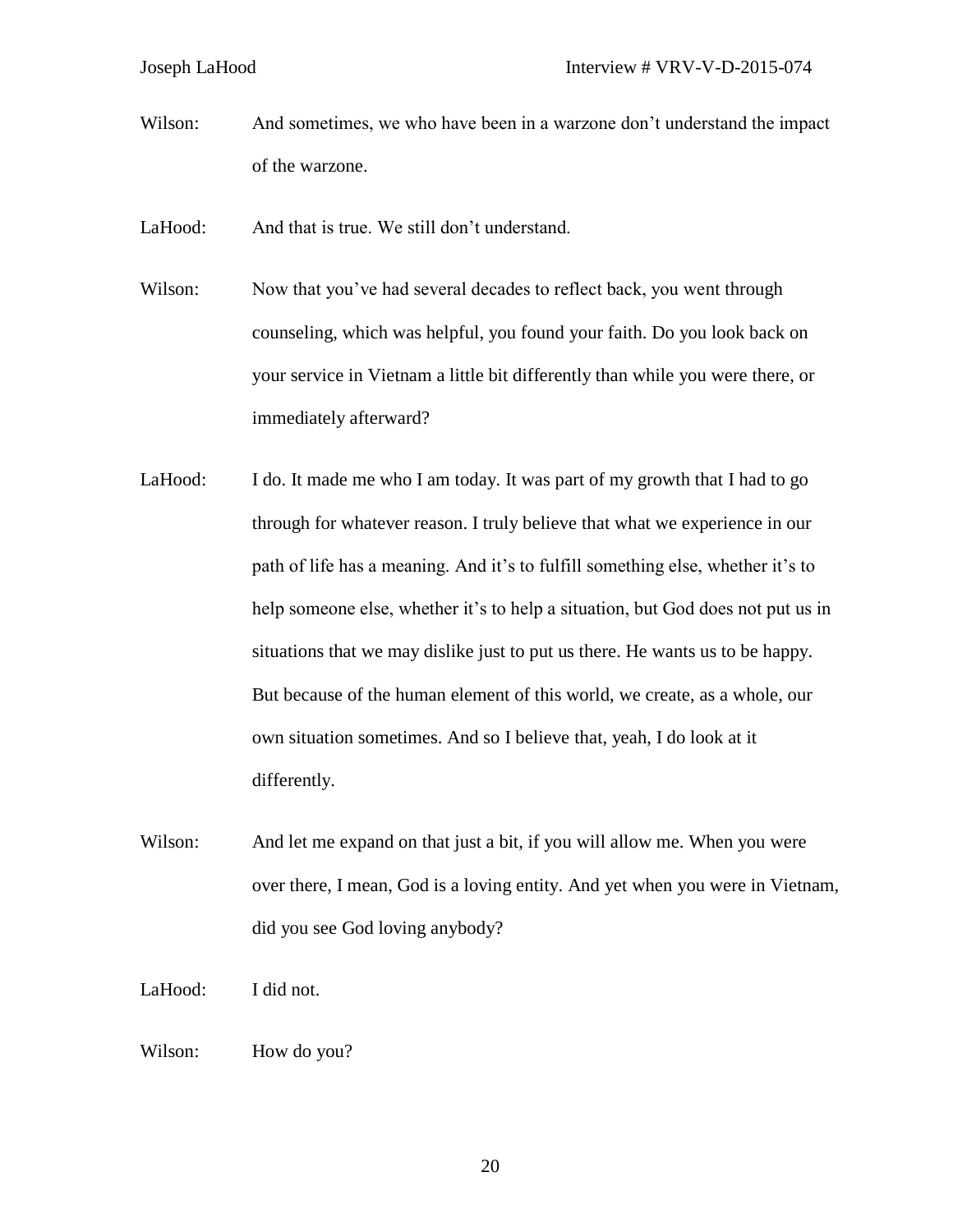LaHood: I did not.

Wilson: When you look back, how do you justify everything that happened over there?

LaHood: I can't. I can't justify what happened. And I'll never try to justify it. God was there, but we weren't there for God, is what it comes down to, cause God is always there. It's just that we don't recognize Him. We don't see the situation that He's in.

Wilson: Are you a better person because you served in Vietnam?

LaHood: I think so, yes. An example, I'll give you an example. I went through depression, naturally, when I came back. And depression to me is what I call the bottomless pit. You just fall, and it's a free fall, and you keep falling. And you pray you're going to hit that bottom so you can at least start crawling back up, and as you don't find that bottom, you just grow, go inside of yourself and shun out everybody else. You put this mask around you. You build a wall around you. So I went through that for a period of time. And I'd ask myself, "Why?" And I'd ask God, "Why? Why in the hell am I going through this? I've paid the price. I've done what I can do. Why?" Years later, a young lady walked in my office one day, and she expressed to me that she was totally depressed and needed help. And a light bulb went on. And that light bulb was, this is why I went through what I went through back here, my own depression, so I can help somebody else. So we sat and we talked. And her response to me was, "No one has ever understood this." I looked at her and say, "You're right." Unless you go through it, you can't understand it.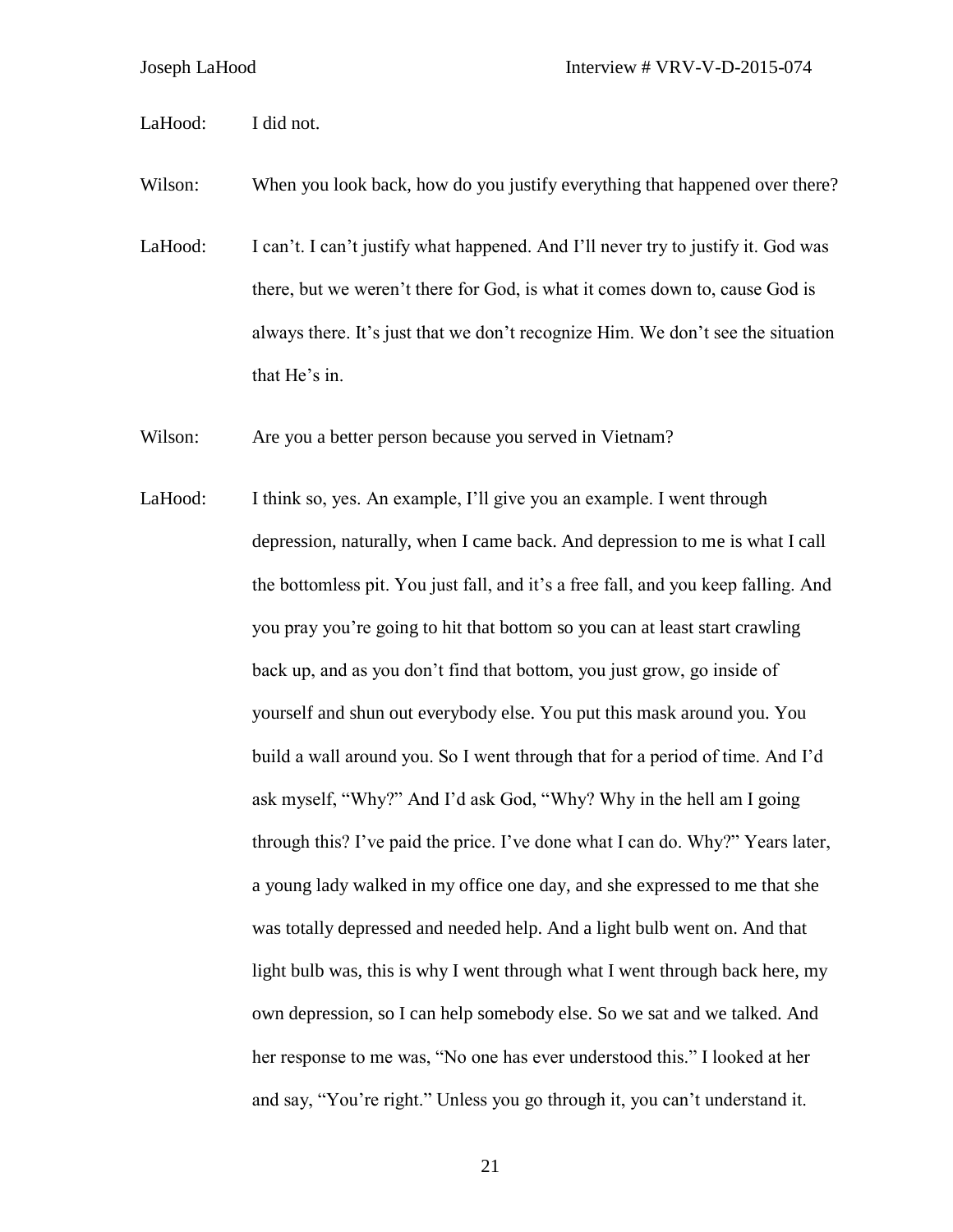- Wilson: So your service in Vietnam actually was preparing you for what you're doing today.
- LaHood: Exactly. Seeing the guys, you know, I do a lot of prison ministry. I was just there this morning. I can't envision what they go through day-to-day. But as I tell them, my prison was a year and a half in Vietnam. I counted the days, the weeks, the hours, the minutes, whatever it was. And I says, "You know, the only thing you can hold on to is hope. That's the one thing I think I held on to was hope I will get out of here one day. That's all you guys can hold on to is hope you'll get out of these prisons." And I express to them, they're there for a purpose. They're there to be punished, but they're there for other purposes. They can build a community. I've seen Christian communities grow out of prison, truly have seen Christian communities come out of prisons.
- Wilson: They can relate, the inmates can relate to you because of the Vietnam experience?
- LaHood: For some reason the answer is yes. I can talk more openly to them because of it. And as I keep telling them, I'm not trying to say I understand what you're going through cause I'd never do that to you, cause yours is different. Mine was different. But I can relate to I've got time, I've got time to do, and I want this time to get over. I never want to see it again. And I says, from that aspect, I can hear it. So, again, I think that prepared me for this.

Wilson: Joe LaHood, thank you.